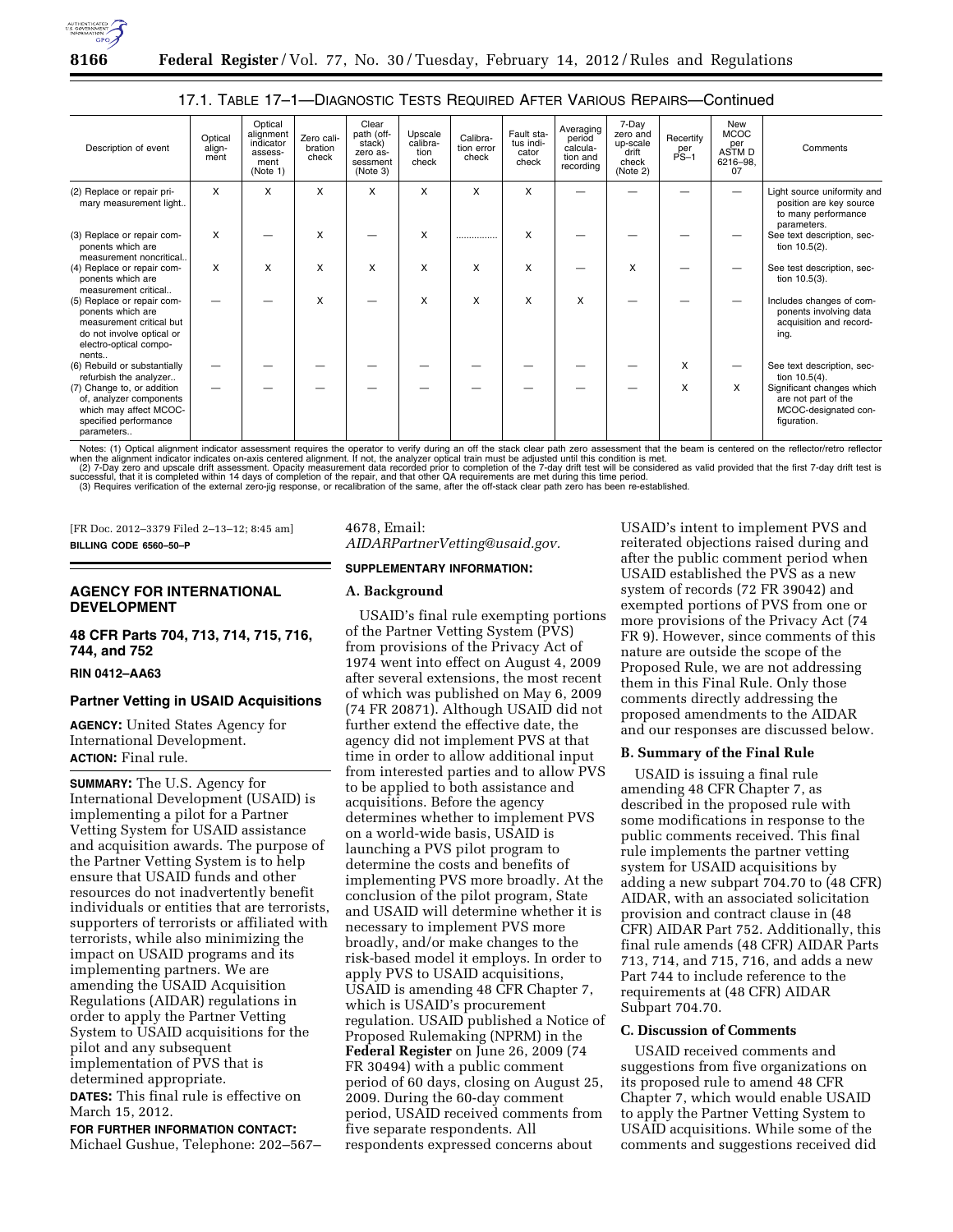address the proposed amendments, many of the comments and suggestions focused instead on the Partner Vetting System itself. Most, if not all, of those comments and suggestions previously were responded to when USAID published in the **Federal Register** its Privacy Act final rule for the Partner Vetting System. *See* 74 FR 9 (January 2, 2009). Although that final rule exempted from release under the Privacy Act only information from other government agencies and related to investigations, USAID's discussion of all comments and suggestions received, beginning at 74 FR 10, addresses these general comments.

While not required to respond to comments and suggestions which did not expressly address the proposed amendment to 48 CFR Chapter 7, USAID nevertheless would like to dispel one major misconception that was reiterated in many of those comments and suggestions. Some organizations that submitted comments and suggestions erroneously referred to the Privacy Act final rule as a rule applicable only to ''non-profit, nongovernmental applicants to USAID.'' That is not an accurate description of either the Privacy Act final rule or of any other Partner Vetting System notices published by USAID in the **Federal Register**. With the exception of the NPRM for 48 CFR Chapter 7, which is specific to acquisition, USAID's notices pertaining to the Partner Vetting System were all applicable to all nongovernmental organizations (NGOs), both for-profit and non-profit, whether they are applying for assistance awards or submitting offers/bids for acquisition instruments. The term ''NGO'' as used in the following notices was comprehensive, covering all organizations that were nongovernmental organizations. These notices established a system of records for the Partner Vetting System (72 FR 39042), proposed to exempt portions of this system of records from one or more provisions of the Privacy Act (72 FR 39768), proposed information collection procedures for the Partner Vetting System (72 FR 40110), and included a Partner Information Form for information collection purposes (72 FR 56041). While USAID initially determined that it was not necessary to amend its regulation on assistance (22 CFR 226) to implement the Partner Vetting System, we did determine, as reflected in the proposed rule to amend 48 CFR Chapter 7, that it is necessary to amend the AIDAR. We have subsequently determined that rulemaking is appropriate for our

assistance regulation, 22 CFR Part 226, and will publish separate Notices for that purpose.

The following responses address comments that were specific to the proposed rule for Partner vetting in USAID Acquisitions:

#### *Source Selection vs. Vetting*

*Comment 1:* ''USAID declares that 'regardless of the point at which vetting begins, source selection proceeds separately from vetting' and the contracting officer only confirms with the vetting official whether an offeror has 'passed' the vetting process. We strongly concur and recommend that the declarative statement that 'source selection proceeds separately from vetting' be included in both the prescriptive provisions in Subpart 704.70 as well as in the clauses.''

*Response:* USAID concurs with this recommendation. Although the proposed rule already stated in sections 704.7004–1(d) and 752.704–70(c) that the two processes are separate, we agree that the recommended declarative statements would strengthen the requirement. We have added the recommended statements. USAID also intends to provide its contracting officers and negotiators with detailed implementing procedures in the Agency's Automated Directives System (ADS) that will emphasize the importance of keeping the two processes separate.

#### *Timing of Vetting*

*Comment 2:* The Professional Services Council (PSC) provided extensive discussion on the timing of vetting. It recommended that USAID establish an ''open season'' on submissions of the Form to the USAID Office of Security (SEC). It also encouraged potential offerors to collect their information early and suggested that USAID should encourage early submission of the Form to SEC in order to allow for the maximum amount of time for vetting to occur. The PSC also suggested that untimely vetting could result in a constructive adverse ''responsibility'' determination.

*Response:* USAID appreciates the concern expressed in these comments about the need to carefully time vetting and would like to reassure all prospective offerors that we share this concern. As stated in the NPRM, for FAR Part 15 competitive negotiations, we determined that vetting should *typically* be done at the competitive range stage (see 48 CFR 15.306(c)), after we carefully weighed the need to allow as much time as possible for vetting against the burden to offerors and

USAID staff, especially SEC, of collecting information from offerors who may have no chance of receiving an award. Discussions would therefore occur concurrently with vetting. The Rule does allow for contracting officers to still have the discretion to request offerors to submit the Form at a different stage. And, for procurements using other procedures, including IQC task orders, contracting officers will have full discretion to decide the most appropriate time, and the Rule allows for this flexibility. We considered an ''open season'' approach of allowing prospective offerors to decide for themselves when to submit the vetting form, but because of the possible impact on the SEC's workload and the burden on offerors, we determined that early submission may not be practical.

We also recognize that for many contractors, the key individuals who are part of the company's management team are unlikely to change from one procurement to another, so most likely these key individuals' passing initial vetting will expedite subsequent vetting. For this reason, submitting the Vetting Form for key management individuals is unlikely to make much difference to the overall amount of time needed for vetting. Offerors and contractors may collect the vetting information at the time they consider more practical, but USAID will request submission at the time the contracting officer considers most appropriate, as stated in the solicitation.

Regarding the comment that should the Office of Security workload affect timing and potentially lead to a ''constructive adverse 'responsibility' determination outside the acquisition process,'' we disagree with any characterization of a vetting determination as a responsibility determination, constructively or otherwise. USAID views vetting as an eligibility requirement.

Finally, USAID is formalizing plans for a joint pilot conducted with the Department of State. This pilot will implement PVS in 5 countries with varying levels of risk. The pilot will help the Agency determine the resource requirements for both the vetting officials and the Office of Security, as well as testing our assumptions about vetting and its impact on our programs. If the results of the pilot indicate that adjustments to improve timing will improve the vetting process, then we will certainly make those adjustments, including through rule-making if appropriate.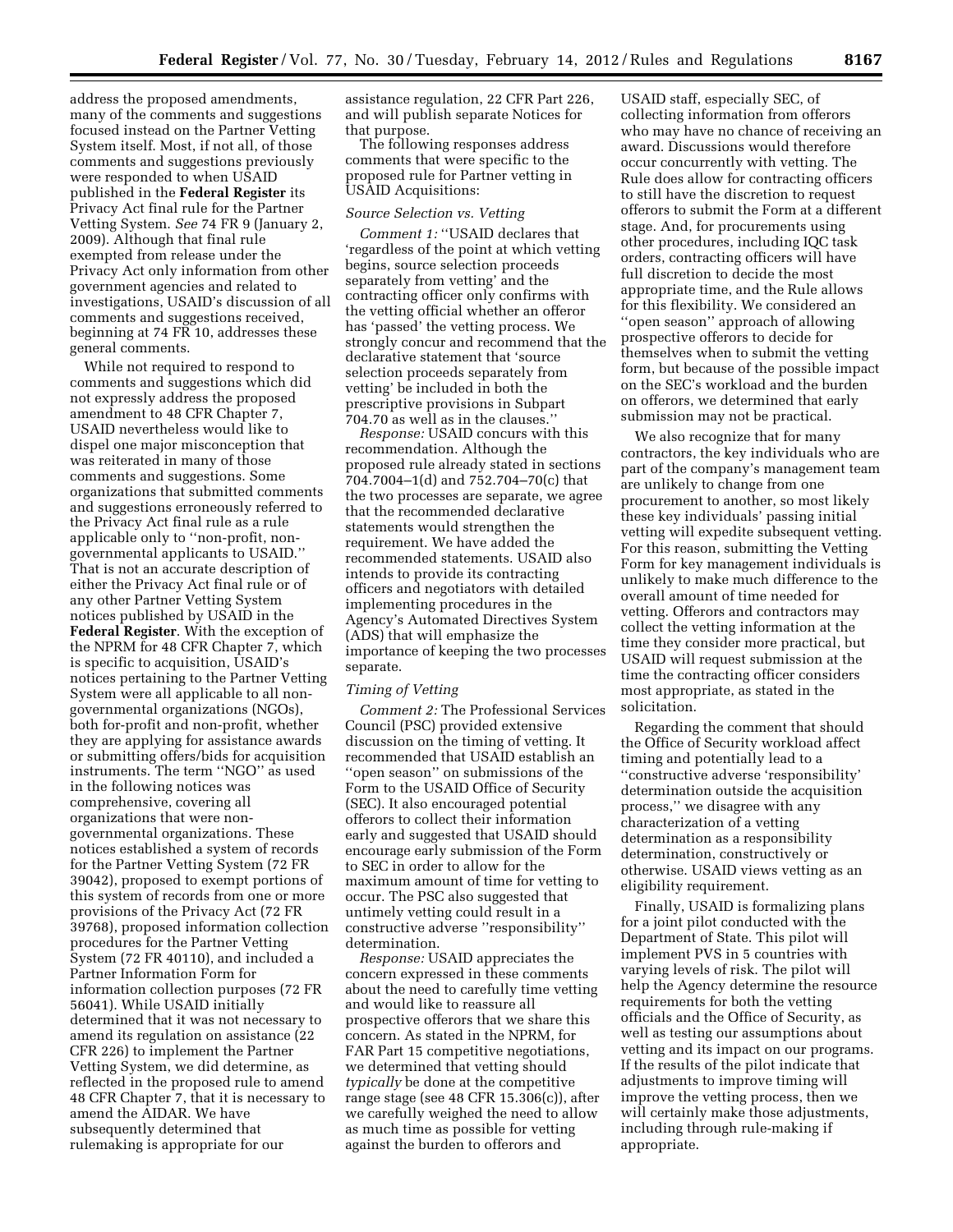# *Definitions of ''Key Individuals'' and ''Key Personnel''*

*Comment 3:* ''USAID differentiates between 'key individuals' and 'key personnel,' noting that 'the terms are not synonymous; all key personnel will be key individuals but not all key individuals will be key personnel.' Both the Background information accompanying the rule, the definition section in Part 704.7002 and the 752.204–71 clause define the terms 'key individuals' and 'key personnel.' *All key personnel, whether or not they are employees of the offeror, are considered key individuals and must be vetted*  \* \* \* As a technical matter, we believe the phrase 'key individuals, including all key personnel' should be modified to read 'all key individuals' since the term 'key individual' is specifically defined in the clause and incorporates all 'key personnel.'''

*Response:* USAID agrees with this comment and has revised the final rule accordingly.

# *Subpart 704.7004–2: Post-award Requirements—Annual Vetting*

*Comment 4:* ''This subpart imposes both a new annual vetting submission, as well as a continuous vetting submission if there are changes in (1) any key individual, including all key personnel, and (2) subcontractors for which vetting is required. Neither of these factors has been addressed in the Agency's prior paperwork clearance forms or in the discussion of the PVS program. Nevertheless, while we can appreciate the importance of vetting new key individuals who were not part of any prior vetting to achieving the objectives of the PVS program, we see little value to USAID, and considerable burden to both USAID and its implementing partners, in requiring an annual re-submission of the PVS Form from those that have already 'passed' the vetting process. If USAID determines that new issues arise that should trigger another review, or if USAID determines to randomly sample recipients, we recommend that the regulations reserve for USAID, through the contracting officer, the right to require key individuals of a specific contractor and/or its covered subcontractors to submit the PVS Form for one-time vetting.''

*Response:* USAID agrees with this comment and we have revised the rule to remove annual submittal of the Form. Contractors will still be required to submit the Form any time key individuals change and before issuance of covered subcontractors, but will not be required to resubmit the form

annually if no information has changed. Instead, USAID will conduct post-award vetting based on the latest submittal.

# *Ambiguity Regarding Which Subcontractor Personnel Must Be Vetted*

*Comment 5:* Subpart 704.7004–2 ''provides that vetting is required for all subcontracts for which consent to subcontract is required under FAR 52.244–2 and the contracting officer may not consent until the subcontractor has 'passed' vetting. The Background information accompanying the rule makes it clear that 'the contracting officer will not consent to a subcontract until the subcontractor's key individuals have passed vetting' (emphasis added), but the rule itself is silent on the vetting of subcontractors. We have assumed, and strongly recommend that the rule explicitly state, that subcontractors are required to vet only 'key individuals' as that term is defined in the proposed rule.''

*Response:* USAID agrees with this comment and revised the final rule accordingly, in sections 704.7004–2(b), 704.7004–3(a), and 704.7004–3(c).

# *Classes of Items Requiring Sub-tier Vetting Should Be Specific*

*Comment 6:* "However, subsection (c) of subpart 7004–3 also authorizes vetting for subcontracts at any tier (for subcontractors not otherwise subject to consent) for 'certain classes of items (supplies and services)' that the contracting officer identifies in the solicitation. While we recognize the flexibility the Agency must have to require vetting of any additional 'classes of items' based on the Agency's internal risk-based assessment, it is also important that any of these selected classes of items are described with specificity and, if they remain appropriate for vetting at the time of award, that these designated 'classes of items' are also carried over into the resulting contracts—because only if these additional classes of items are included in the resulting contract will there be a post-award requirement for vetting.

*Response:* USAID agrees that a contract must specifically identify the classes of items subject to sub-tier vetting and considers Alternate I to the clause at 752.204–71 to adequately address this. Further, we will emphasize in the separate internal guidance in the ADS to contracting officers the need to be specific about the class of subcontracts that are subject to vetting at any tier.

#### *Coverage of Subcontractors in the Definition of 'Key Individuals'*

*Comment 7:* ''In addition, there is no coverage for subcontractors under the definition of the term 'key individual' in 704.7002 or in the 204–71 clause. The 'policy' statement in Subpart 704.7003 notes that USAID will require vetting of first tier subcontractors only, although the coverage for subcontractors in Subpart 704.7004–3(c) provides that vetting may be required at any tier for certain classes of items identified in the solicitation; yet neither of the clauses address the scope of coverage for subcontractors except in terms of submissions to the vetting official and through the requirement in 204–71(i) that the prime contractor flow down certain provisions of the 204–71 clause to 'all subcontracts under this contract.' Furthermore, there is no provision in the clauses for the contracting officer to designate any additional 'classes of items' as authorized in 704.7003. The gaps create considerable confusion between the policy and the clause and the actions that prime contractors should take during the solicitation process and after source selection.''

*Response:* USAID agrees in part and disagrees in part. We revised the policy statement in section 704.7003 to apply vetting to subcontracts for specified classes of items if these subcontracts are not subject to contracting officer consent. We did not revise the definition of key individual in section 704.7002 since it is not specific to the prime offeror, contractor or first tier subcontractor; it uses the term ''organization'' which applies to the prime offeror, contractor and any subcontractors when vetting applies to such subcontractors through subsection (h) of the base clause 752.704–71 and its Alternate I. In fact, regarding the comments that neither clause addresses the ''scope of coverage for subcontractors'' or that there is no provision for the contracting officer to designate any classes of items, we disagree since subsection (h) in the base and Alt. I specifically applies vetting to subcontracts, and Alt. I provides for the contracting officer to designate classes of items subject to vetting at any subcontract tier.

# *Lack of Coverage for Schedules Purchases Under FAR Part 8.4*

*Comment 8:* ''While the rule addresses the PVS treatment for contracts awarded under AIDAR Parts 713 (Simplified Acquisition Procedures), 714 (Sealed Bidding), and 715 (Contracting by Negotiation), there is no coverage in the proposed rule for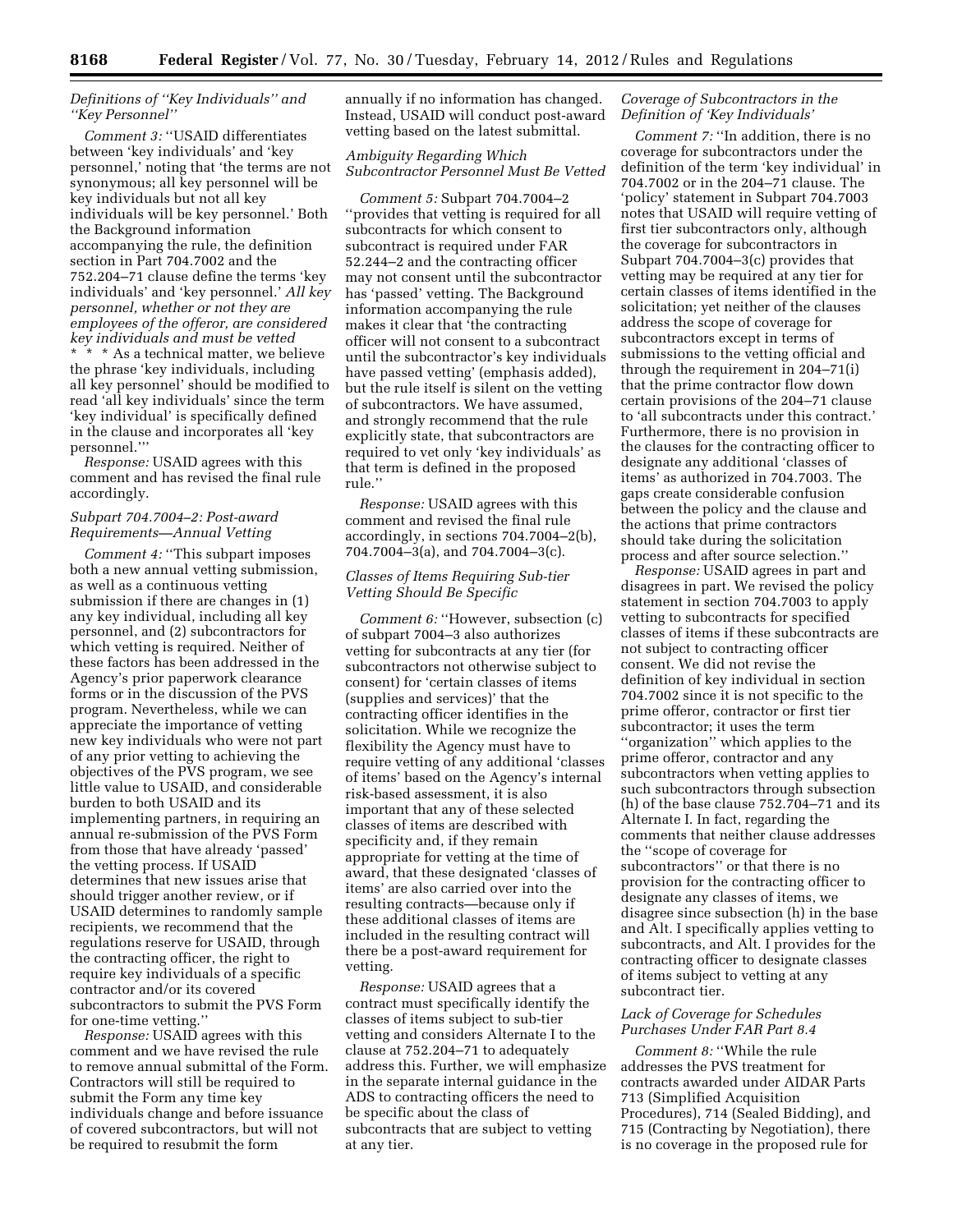contracts awarded under Schedules purchases under FAR Part 8.4. While there is no current coverage in the AIDAR regarding Schedules purchases, and while we cannot foresee that any such awards might be subject to the PVS requirements, we believe it easier to address this contract type and not use it than to need this contract type and not have the appropriate coverage.''

*Response:* USAID does not envision applying PVS to GSA Schedule Orders as the basic contract would not include the vetting clause and the contractors would not have been made aware of the requirement to vet prior to award. Should GSA and USAID determine that vetting is appropriate for purchases made under FAR Part 8.4, appropriate action will be taken at that time.

# *Lack of Coverage for Commercial Items Awarded Under Part 712*

*Comment 9:* ''While the rule addresses the PVS treatment for contracts awarded under AIDAR Parts 713 (Simplified Acquisition Procedures), 714 (Sealed Bidding), and 715 (Contracting by Negotiation), there is no coverage in the proposed rule for contracts awarded for commercial items under FAR Part 12 (Commercial Items), even though there is no current coverage in the AIDAR regarding commercial items. In our view, given the policy approach USAID recommends—that 'key personnel' of the prime contractor and for all subcontracts for which consent to subcontract is required under FAR 52.244–2 (but see our comments above), we believe it appropriate and consistent with USAID's policy to exempt from the PVS requirements solicitations and resulting awards entered into pursuant to FAR Part 12 and subcontracts for commercial items regardless of the method of procurement of the prime contract. Again, while we cannot foresee that any such awards might be subject to the PVS requirements, we believe it easier to address this contract type and not use it than to need this contract type and not have the appropriate coverage.''

*Response:* In preparing the Proposed Rule, USAID considered the need to address commercial item procurements but determined that such coverage was unnecessary since commercial purchases are made through either FAR Part 13, Part 14, Part 15, or Part 16.5 (indefinite delivery contracts, see Comment 10) procedures. There is no contracting process that is unique to commercial items, so we do not consider it necessary to address vetting in AIDAR Part 712.

# *Lack of Coverage for IQCs Awarded Under Part 716*

*Comment 10:* ''While the rule addresses the PVS treatment for contracts awarded under AIDAR Parts 713 (Simplified Acquisition Procedures), 714 (Sealed Bidding), and 715 (Contracting by Negotiation), there is no coverage for contracts awarded under Part 716 (relating to IQCs). While the background information recognizes that PVS could apply to task orders under IQCs, there are no special procedures called out for contracting officers or IQC holders to follow when PVS is required after the award of the underlying IQC but during the competitive solicitation, evaluation and subsequent award of a task order under an IQC. This type of contract still dominates USAID contracting and should be specifically addressed.''

*Response:* USAID agrees with this comment and has revised AIDAR Subpart 716.5 and added a contract clause at 752.216–70 to address the procedures for vetting indefinitedelivery contracts and orders placed against them. This revised subpart may appear to be a substantial addition to the rule but since it merely clarifies procedures we intended under the proposed rule and is consistent with the overall approach we are taking with PVS, we consider the added coverage to be within the scope of the proposed rule. As noted in the comment, the proposed rule was clear about applying vetting to IQCs, so this added coverage addresses the concern expressed in the comment.

# *Location of the Treatment of Indefinite Quantity Contracts and Task Orders*

*Comment 11:* ''Task order competitions under Indefinite Quantity Contracts (IQC) always come 'postaward' of the underlying contracts but are more likely to trigger a new vetting requirement. Subpart 7004–1(c) is the only other place in the proposed rule where IQCs are addressed, but it covers only 'potential awardee(s)' and does not address competition for task orders under awarded contracts or modifications to existing contracts. We strongly recommend that the treatment of task orders under IQCs be addressed in this post-award requirements section. Here, too, we strongly support an 'open season' for submission of the Form to USAID's Office of Security to minimize the risk that vetting will not be completed in a timely manner to meet the timeliness requirements of the acquisition process.''

*Response:* Regarding the timing of vetting for IQC task orders, we stand by

our position discussed above (Comment 2) and will allow the task order contracting officer to determine the appropriate stage to vet. However, USAID agrees that the rule must more clearly address how partner vetting will apply to IQC task orders. Task orders are placed after the basic IQC has been awarded, but the task orders themselves are ''awards'' in their own right and for that reason we included them in the pre-award section. The process for vetting task orders is more similar to pre-award vetting for contracts rather than to post-award vetting, since the key individuals for each task order must pass vetting before the contracting officer may place the order. However, in acknowledgement of the ''post-award'' nature of task orders, we have added a contract clause at 752.216–70 which includes the standard post award vetting requirements and also addresses the procedures for vetting orders against Indefinite Delivery contracts.

#### **D. Impact Assessment**

#### *Regulatory Planning and Review*

Under Executive Orders (E.O.) 13563 and 12866, USAID must determine whether a regulatory action is ''significant'' and therefore subject to the requirements of the E.O. and subject to review by the Office of Management and Budget (OMB).

USAID has determined that this Rule is not an ''economically significant regulatory action'' under Section 3(f)(1) of E.O.12866. The application of the Partner Vetting System to USAID acquisitions will not have an economic impact of \$100 million or more. The regulation will not adversely affect the economy or any sector thereof, productivity, competition, jobs, the environment, nor public health or safety in a material way. However, as this rule is a ''significant regulatory action'' under Section 3(f)(4) of the E.O., USAID submitted it to OMB for review.

#### *Regulatory Flexibility Act*

Pursuant to requirements set forth in the Regulatory Flexibility Act (RFA) (5 U.S.C. 601 et seq.), USAID has considered the economic impact of the rule and has certified that its provisions would not have a significant economic impact on a substantial number of small entities.

#### *Paperwork Reduction Act*

The changes to the (48 CFR) AIDAR use information collected via USAID Partner Information Form, USAID Form 500–13, which was approved in accordance with 44 U.S.C. 3501 by the Office of Management and Budget on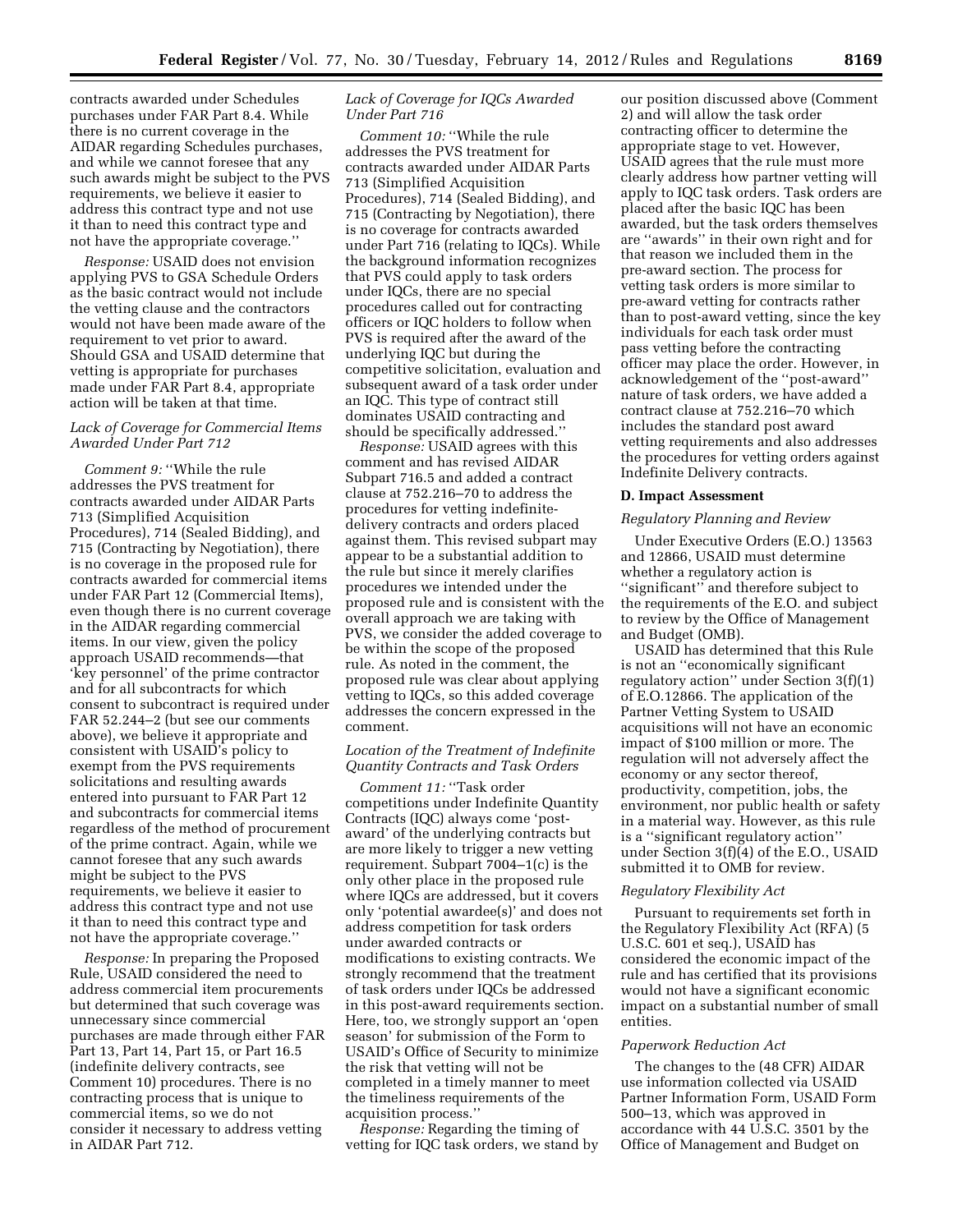August 19, 2015 (OMB Control Number 0412–0577).

# **List of Subjects in 48 CFR Parts 704, 713, 714, 715, 744, and 752**

Government procurement.

#### **Regulatory Text**

For the reasons set forth in the preamble, the U. S. Agency for International Development amends 48 CFR chapter 7 as follows:

1. The authority citation for 48 CFR Parts 704, 713, 714, 715, 744, and 752 continues to read as follows:

**Authority:** Sec. 621, Pub. L. 87–195, 75 Stat. 445, (22 U.S.C. 2381) as amended; E.O. 12163, Sept. 29, 1979, 44 FR 56673; 3 CFR 1979 Comp., p. 435.

# **PART 704—ADMINISTRATIVE MATTERS**

■ 2. Add Subpart 704.70 to read as follows:

#### **Subpart 704.70—Partner Vetting**

| Sec.             |                                     |
|------------------|-------------------------------------|
| 704.7001         | Scope of subpart.                   |
|                  | 704.7002 Definitions.               |
| 704.7003 Policy. |                                     |
|                  | 704.7004 Procedures.                |
|                  | 704.7004-1 Preaward requirements.   |
|                  | 704.7004-2 Post award requirements. |
|                  | 704.7004-3 Subcontracts.            |
|                  | 704.7005 Solicitation provision and |
|                  | contract clause.                    |

# **Subpart 704.70—Partner Vetting**

#### **704.7001 Scope of subpart.**

This subpart prescribes the policies and procedures to apply partner vetting to USAID acquisitions.

#### **704.7002 Definitions.**

As used in this subpart— *Key individual* means: (1) Principal officers of the

organization's governing body (e.g., chairman, vice chairman, treasurer and secretary of the board of directors or board of trustees);

(2) The principal officer and deputy principal officer of the organization (e.g., executive director, deputy director, president, vice president);

(3) The program manager or chief of party for the USG-financed program; and

(4) Any other person with significant responsibilities for administration of the USG-financed activities or resources, such as key personnel as described in Automated Directives System Chapter 302. Key personnel, whether or not they are employees of the prime contractor, must be vetted.

*Vetting official* means the USAID employee identified in the solicitation or contract as having responsibility for receiving vetting information, responding to questions about information to be included on the Partner Information Form, coordinating with the USAID Office of Security (SEC), and conveying the vetting determination to each offeror, potential subcontractors subject to vetting, and the contracting officer. The vetting official is not part of the contracting office and has no involvement in the source selection process.

#### **704.7003 Policy.**

In the interest of national security, USAID may determine that a particular acquisition is subject to vetting. In that case, USAID will require vetting of all key individuals of offerors, first tier subcontractors, and any other class of subcontracts if identified in the solicitation and resulting contract. When USAID conducts partner vetting, it will not award a contract to any offeror who does not pass vetting.

# **704.7004 Procedures.**

# **704.7004–1 Preaward requirements.**

(a) When USAID determines an acquisition to be subject to vetting, the contracting officer determines the appropriate stage of the acquisition cycle to require offerors to submit the completed USAID Partner Information Form, USAID Form 500–13, to the vetting official identified in the solicitation. The contracting officer must specify in the solicitation the stage at which the offerors will be required to submit the USAID Partner Information Form.

(b) For negotiated procurements using FAR part 15, this stage will typically be when the contracting officer establishes the competitive range (48 CFR 15.306(c)). However, the contracting officer may determine that vetting is more appropriate at a different stage of the source selection process, such as immediately prior to award, and then require only the apparently successful offeror to submit the completed USAID Partner Information Form.

(c) For Indefinite Delivery contracts under FAR subpart 16.5, vetting will occur prior to award of the basic contract if the contracting officer anticipates placing orders subject to vetting under that contract. Vetting will also occur before USAID places any orders subject to vetting. The contracting officer will notify awardees of the appropriate timing for vetting in the request for task or delivery order proposals. See AIDAR subpart 716.5 for vetting procedures for task and delivery orders.

(d) For all other acquisitions, including those under FAR parts 13 and 14, the contracting officer determines the appropriate time to require potential awardee(s) to submit the completed USAID Partner Information Form to the vetting official.

(e) Source selection proceeds separately from vetting. The source selection authority makes the source selection determination separately from the vetting process and without knowledge of vetting-related information other than that the apparently successful offeror has passed or not passed vetting.

(f) The contracting officer may only award to an offeror who has passed vetting.

# **704.7004–2 Post award requirements.**

(a) For those contracts and task orders the agency has determined are subject to vetting, the contractor must submit the completed USAID Partner Information Form any time it changes:

(1) Key individuals, and

(2) Subcontractors for which vetting is required.

(b) USAID may vet key individuals of the contractor and any required subcontractors periodically during contract performance using the information already submitted on the Form.

#### **704.7004–3 Subcontracts.**

(a) When the prime contract is subject to vetting, vetting is required for key individuals of all subcontracts under that contract for which consent is required under FAR clause 52.244–2, Subcontracts.

(b) The contracting officer must not consent to a subcontract with any subcontractor subject to vetting until that subcontractor has passed vetting.

(c) Vetting may be required for key individuals of subcontracts at any tier for certain classes of items (supplies and services). The contracting officer must identify these classes of items in the solicitation.

(d) The contractor may instruct prospective subcontractors who are subject to vetting to submit the USAID Partner Information Form to the vetting official as soon as the contractor submits the USAID Partner Information Form for its key individuals.

#### **704.7005 Solicitation provision and contract clause.**

(a) The contracting officer will insert the provision at 752.204–70 Partner Vetting Pre–Award Requirements, in all solicitations USAID identifies as subject to vetting.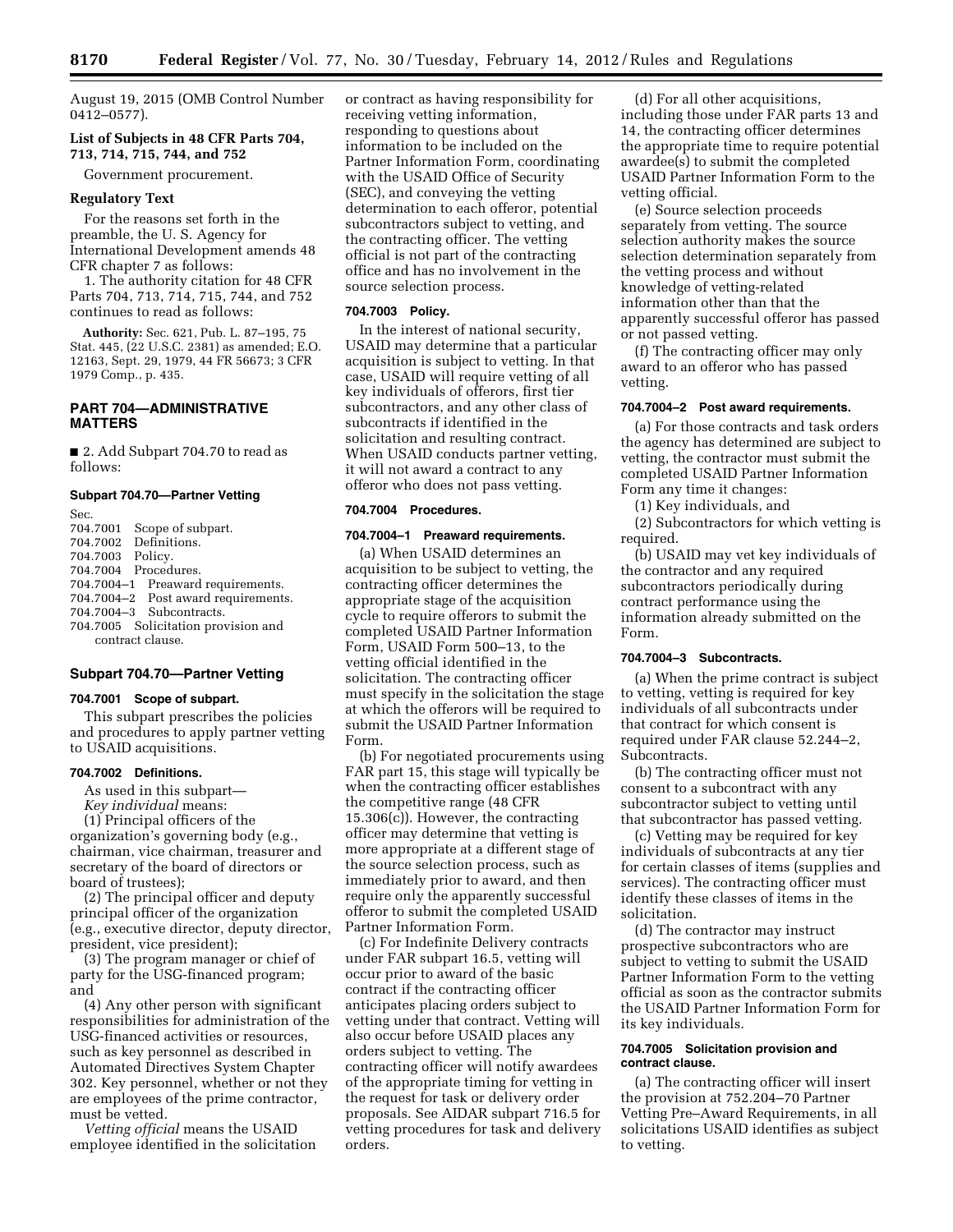(b) Except for awards made under FAR part 16, the contracting officer will—

(1) Insert the clause at 752.204–71 Partner Vetting, in all solicitations and contracts USAID identifies as subject to vetting, or

(2) Use the clause with its Alternate I when USAID determines that subcontracts at any tier for certain classes of supplies or services are subject to vetting.

(c) For awards made under FAR part 16, see (48 CFR) subpart 716.5.

# **PART 713—SIMPLIFIED ACQUISITION PROCEDURES**

■ 3. Add section 713.106-370 to subpart 713.1 to read as follows:

# **713.106–370 Partner vetting.**

If an acquisition is identified as subject to vetting, see (48 CFR) AIDAR 704.70 for the applicable procedures and requirements.

#### **PART 714—SEALED BIDDING**

■ 4. Add section 714.408-170 to subpart 714.4 to read as follows:

# **714.408–170 Partner vetting.**

If an acquisition is identified as subject to vetting, see (48 CFR) AIDAR 704.70 for the applicable procedures and requirements.

# **PART 715—CONTRACTING BY NEGOTIATION**

■ 5. Add subpart 715.70 to read as follows:

#### **Subpart 715.70—Partner Vetting**

# **715.70 Partner vetting.**

If an acquisition is identified as subject to vetting, see (48 CFR) AIDAR 704.70 for the applicable procedures and requirements.

# **PART 716—TYPES OF CONTRACTS**

■ 6. Add subpart 716.5 to read as follows:

# **Subpart 716.5 Indefinite-Delivery Contracts**

Sec.

- 716.501–270 Partner vetting—indefinitedelivery contracts.
- 716.505–70 Vetting orders under indefinite delivery contracts.
- 716.506 Solicitation provision and contract clause.

## **716.501–270 Partner vetting—indefinitedelivery contracts.**

If a task order or delivery order under an indefinite-delivery contract has the

potential to be subject to vetting, then the contract itself will be subject to the applicable procedures and requirements for partner vetting in (48 CFR) AIDAR 704.70.

#### **716.505–70 Vetting orders under indefinite delivery contracts.**

(a) The task order contracting officer will specify in the request for task or delivery order proposals whether the order is subject to vetting and when awardees must submit the USAID Partner Information Form.

(b) For orders under multiple award contracts, fair opportunity selection procedures are conducted separately from vetting. The contracting officer for the order must follow the ordering procedures in the contract to select the order awardee without knowledge of vetting-related information, other than that the contractor has passed or not passed vetting.

(c) The contracting officer may only place an order subject to vetting with an awardee that has passed vetting for that order.

#### **716.506 Solicitation provision and contract clause.**

(a) As prescribed in 48 CFR 704.7005(a), the contracting officer will insert the provision at 752.204–70 Partner Vetting Pre–Award Requirements, in solicitations for indefinite delivery contracts when USAID anticipates that any orders placed under the contract will be subject to vetting.

(b)(1) The contracting officer will insert the clause at 752.216–71 Partner Vetting, in those solicitations and contracts for indefinite-delivery contracts that USAID identifies as subject to vetting.

(2) The contracting officer will use the clause with its Alternate I when USAID determines that subcontracts at any tier for certain classes of supplies or services are subject to vetting.

■ 7. Add Part 744 to read as follows:

# **PART 744—SUBCONTRACTING POLICIES AND PROCEDURES**

#### **Subpart 744.2—Consent to Subcontracts**

Sec.

744.202–170 Partner vetting.

**Authority:** Sec. 621, Pub. L. 87–195, 75 Stat. 445, (22 U.S.C. 2381) as amended; E.O. 12163, Sept. 29, 1979, 44 FR 56673; 3 CFR 1979 Comp., p. 435.

#### **744.202–170 Partner vetting.**

If an acquisition is identified as subject to partner vetting, see (48 CFR) AIDAR 704.70 for the applicable procedures and requirements.

# **PART 752—SOLICITATION PROVISIONS AND CONTRACT CLAUSES**

■ 8. Amend Part 752 by adding sections 752.204–70 and 752.204–71 to subpart 752.2 to read as follows:

#### **752.204–70 Partner vetting pre-award requirements.**

As prescribed in (48 CFR) AIDAR 704.7005(a), insert the following provision in all solicitations subject to vetting:

# **PARTNER VETTING PRE–AWARD REQUIREMENTS (FEB 2012)**

(a) USAID has determined that any contract resulting from this solicitation is subject to vetting. Terms used in this provision are defined in paragraph (b) of the AIDAR clause at 752.204–71 Partner Vetting, of this solicitation. An offeror that has not passed vetting is ineligible for award.

(b) The following are the vetting procedures for this solicitation:

(1) Prospective offerors review the attached USAID Partner Information Form, USAID Form 500–13, and submit any questions about the USAID Partner Information Form or these procedures to the contracting officer by the deadline for questions in the solicitation.

(2) The contracting officer notifies the offeror when to submit the USAID Partner Information Form. For this solicitation, USAID will vet at [*insert in the provision the applicable stage of the source selection process at which the Contracting Officer will notify the offeror(s) who must be vetted*]. Within the timeframe set by the contracting officer in the notification, the offeror must complete and submit the information on the USAID Partner Information Form in accordance with instructions from the vetting official named in paragraph (d) of the AIDAR clause at 752.204–71 Partner Vetting, of this solicitation.

**Note:** Offerors who submit using nonsecure methods of transmission do so at their own risk.

(3) The offerors must notify proposed subcontractors of this requirement when the subcontractors are subject to vetting.

(c) Source selection proceeds separately from vetting. Vetting is conducted independently from any discussions the contracting officer may have with an offeror. The offeror and any subcontractor subject to vetting must not provide vetting information to other than the vetting official. The offeror and any subcontractor subject to vetting will communicate only with the vetting official regarding their vetting submission(s) and not with any other USAID or USG personnel, including the contracting officer or his/her representatives. Exchanges between the Government and an offeror about vetting information submitted by the offeror or any proposed subcontractor are clarifications in accordance with FAR 15.306(a) (48 CFR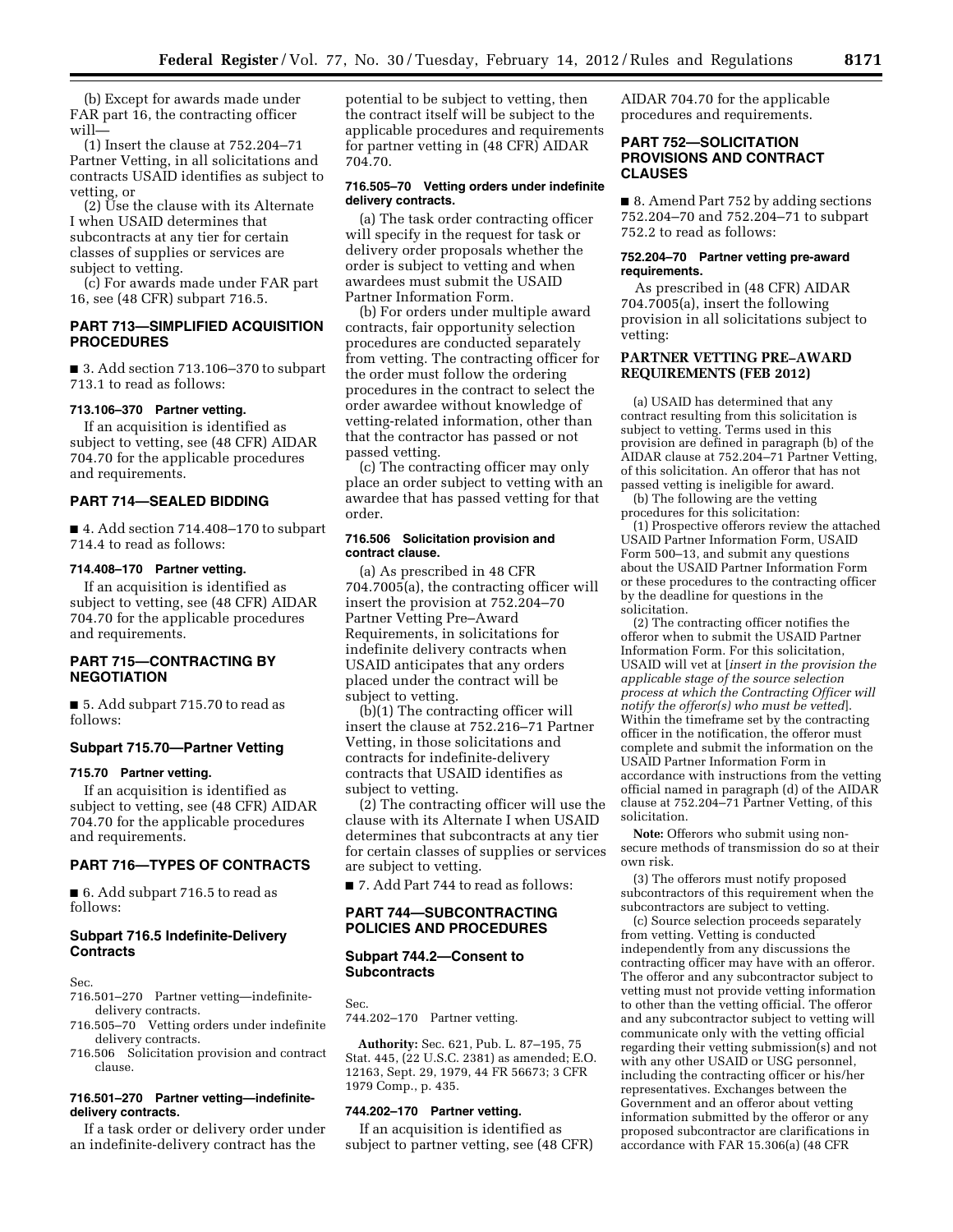15.306(a)). The contracting officer designates the vetting official as the only individual authorized to clarify the offeror's and proposed subcontractor's vetting information.

(d)(1) The vetting official notifies the offeror that it:

(i) Has passed vetting,

(ii) Has not passed vetting, or

(iii) Must provide additional information, and resubmit the USAID Partner Information Form with the additional information within the number of days the vetting official specified in the notification.

(2) The vetting official will include in the notification any information that USAID's Office of Security(SEC) determines releasable. In its determination, SEC will take into consideration the classification or sensitivity of the information, the need to protect sources and methods, or status of ongoing law enforcement and intelligence community investigations or operations.

(e) *Reconsideration.* (1) Within 7 calendar days after the date of the vetting official's notification, an offeror that has not passed vetting may request in writing to the vetting official that the Agency reconsider the vetting determination. The request should include any written explanation, legal documentation and any other relevant written material for reconsideration.

(2) Within 7 calendar days after the vetting official receives the request for reconsideration, the Agency will determine whether the offeror's additional information warrants a revised decision.

(3) The Agency's determination of whether reconsideration is warranted is final.

(f) *Revisions to vetting information.* (1) Offerors who change key individuals, whether the offeror has previously passed vetting or not, must submit a revised USAID Partner Information Form to the vetting official. This includes changes to key personnel resulting from revisions to the technical proposal.

(2) The vetting official will follow the vetting process in paragraph (d) of this clause for any revision of the offeror's Form.

(g) *Award.* At the time of award, the contracting officer will confirm with the vetting official that the apparently successful offeror has passed vetting. The contracting officer may award only to an apparently successful offeror that has passed vetting.

#### **752.204–71 Partner vetting.**

As prescribed in (48 CFR) AIDAR 704.7005(b)(1) and 716.506(a), insert the following clause in all contracts subject to vetting:

#### **PARTNER VETTING (FEB 2012)**

(a) The contractor must comply with the vetting requirements for key individuals under this contract.

(b) Definitions. As used in this provision— *Key individual* means:

(i) Principal officers of the organization's

governing body (e.g., chairman, vice chairman, treasurer and secretary of the board of directors or board of trustees);

(ii) The principal officer and deputy principal officer of the organization (*e.g.,*  executive director, deputy director, president, vice president);

(iii) The program manager or chief of party for the USG-financed program; and

(iv) Any other person with significant responsibilities for administration of the USG-financed activities or resources, such as key personnel as described in Automated Directives System Chapter 302. Key personnel, whether or not they are employees of the prime contractor, must be vetted.

*Vetting official* means the USAID employee identified in paragraph (d) of this clause as having responsibility for receiving vetting information, responding to questions about information to be included on the USAID Partner Information Form, USAID Form 500– 13, coordinating with the USAID Office of Security, and conveying the vetting determination to each offeror, potential subcontractors subject to vetting, and to the contracting officer. The vetting official is not part of the contracting office and has no involvement in the source selection process.

(c) The Contractor must submit a USAID Partner Information Form, USAID Form 500– 13, to the vetting official identified below during the contract when the Contractor replaces key individuals with individuals who have not been previously vetting for this contract. Note: USAID will not approve any key personnel who have not passed vetting.

(d) The designated vetting official is: Vetting official:

Address: Andreas and the set of the set of the set of the set of the set of the set of the set of the set of the set of the set of the set of the set of the set of the set of the set of the set of the set of the set of the

 $\frac{1}{\text{lcm}}$  (for inquiries only)

llland i den stats af det stats af det stats af det stats af det stats af det stats af det stats af det stats<br>En dels det stats af det stats af det stats af det stats af det stats af det stats af det stats af det stats a

(e)(1) The vetting official will notify the Contractor that it—

(i) Has passed vetting,

(ii) Has not passed vetting, or

(iii) Must provide additional information, and resubmit the USAID Partner Information Form with the additional information within the number of days the vetting official specifies.

(2) The vetting official will include in the notification any information that USAID's Office of Security (SEC) determines releasable. In its determination, SEC will take into consideration the classification or sensitivity of the information, the need to protect sources and methods, or status of ongoing law enforcement and intelligence community investigations or operations.

(f) *Reconsideration.* (1) Within 7 calendar days after the date of the vetting official's notification, the contractor or prospective subcontractor that has not passed vetting may request in writing to the vetting official that the Agency reconsider the vetting determination. The request should include any written explanation, legal documentation and any other relevant written material for reconsideration.

(2) Within 7 calendar days after the vetting official receives the request for reconsideration, the Agency will determine whether the contractor's additional information warrants a revised decision.

(3) The Agency's determination of whether reconsideration is warranted is final.

(g) A notification that the Contractor has passed vetting does not constitute any other approval under this contract.

(h) When the contractor anticipates awarding a subcontract for which consent is required under FAR clause 52.244–2, Subcontracts, the subcontract is subject to vetting. The prospective subcontractor must submit a USAID Partner Information Form, USAID Form 500–13, to the vetting official identified in paragraph (d) of this clause. The contracting officer must not consent to award of a subcontract to any organization that has not passed vetting when required.

(i) The contractor agrees to incorporate the substance of paragraphs (a) through (g) of this clause in all subcontracts under this contract.

(End of clause)

Alternate I (FEB 2012). As prescribed in 704.7005(b)(2), substitute paragraphs (h) and (i) below for paragraphs (h) and (i) of the basic clause:

(h)(1) When the contractor anticipates awarding a subcontract for which consent is required under FAR clause 52.244–2, Subcontracts, the subcontract is subject to vetting. The prospective subcontractor must submit a USAID Partner Information Form, USAID Form 500–13, to the vetting official identified in paragraph (d) of this clause. The contracting officer must not consent to award of a subcontract to any organization that has not passed vetting when required.

(2) In addition, prospective subcontractors at any tier providing the following classes of items (supplies and services):

llland i den stats af det stats af det stats af det stats af det stats af det stats af det stats af det stats<br>En dels det stats af det stats af det stats af det stats af det stats af det stats af det stats af det stats a llland i den stats af det stats af det stats af det stats af det stats af det stats af det stats af det stats<br>En dels det stats af det stats af det stats af det stats af det stats af det stats af det stats af det stats a

must pass vetting. Contractors must not place subcontracts for these classes of items until they receive confirmation from the vetting official that the prospective subcontractor has passed vetting.

(i) The contractor agrees to incorporate the substance of this clause in all subcontracts under this contract.

■ 9. Amend Part 752 by adding section 752.216–71 to subpart 752.2 to read as follows:

#### **752.216–71 Partner vetting in indefinite delivery contracts.**

As prescribed in (48 CFR) AIDAR 716.506(b)(1), insert the following clause in all indefinite-delivery contracts subject to vetting:

# **PARTNER VETTING IN INDEFINITE DELIVERY CONTRACTS (FEB 2012)**

(a) The contractor must comply with the vetting requirements for key individuals under this contract and in any orders that are identified as subject to vetting.

(b) Definitions. As used in this provision— *Key individual* means:

(i) Principal officers of the organization's governing body (e.g., chairman, vice chairman, treasurer and secretary of the board of directors or board of trustees);

(ii) The principal officer and deputy principal officer of the organization (e.g.,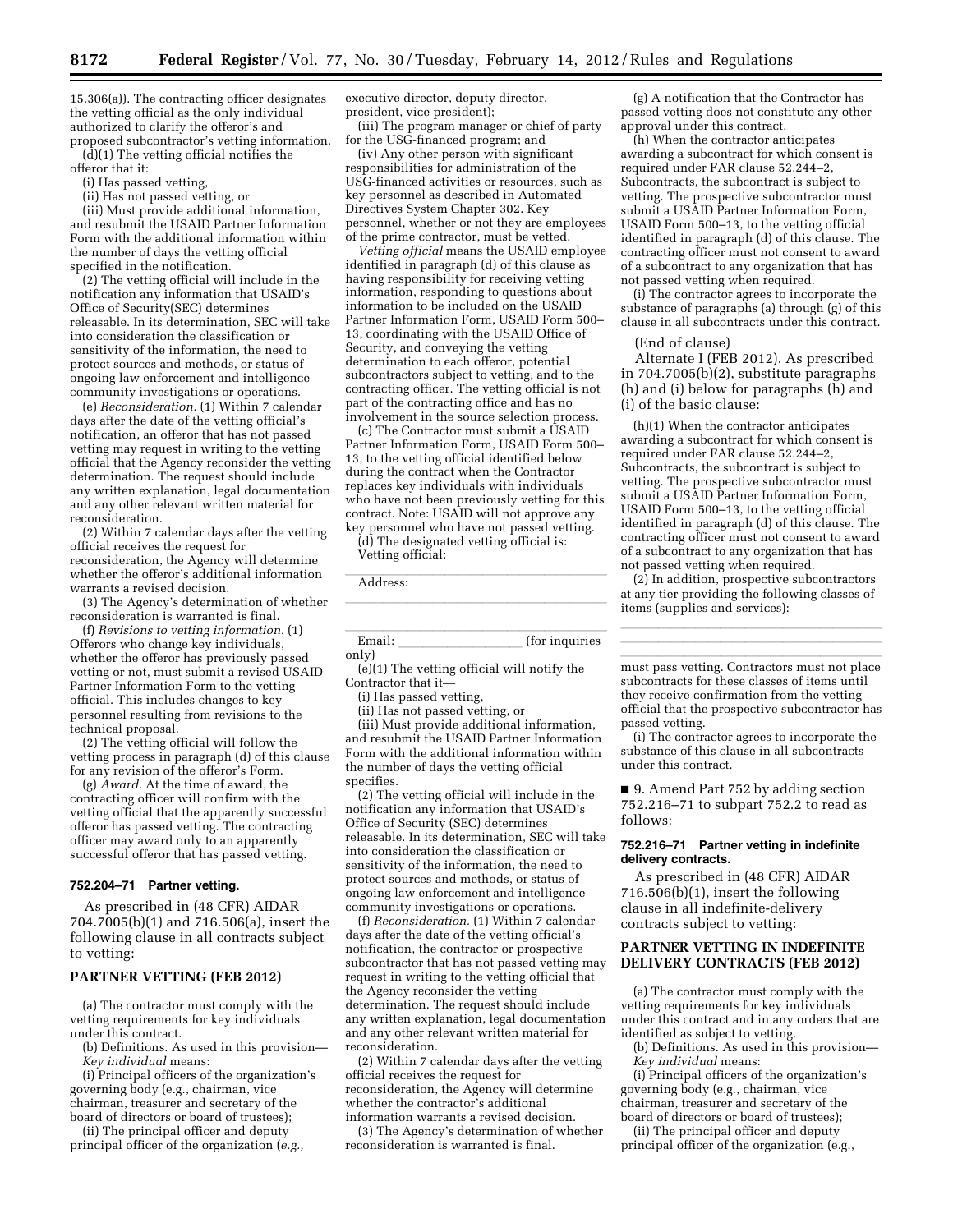executive director, deputy director, president, vice president);

(iii) The program manager or chief of party for the USG-financed program; and

(iv) Any other person with significant responsibilities for administration of the USG-financed activities or resources, such as key personnel as described in Automated Directives System Chapter 302. Key personnel, whether or not they are employees of the prime contractor, must be vetted.

*Vetting official* means the USAID employee identified in paragraph (d) of this clause as having responsibility for receiving vetting information, responding to questions about information to be included on the USAID Partner Information Form, USAID Form 500– 13, coordinating with the USAID Office of Security, and conveying the vetting determination to each contractor, potential subcontractors subject to vetting, and to the cognizant contracting officer. The vetting official is not part of the contracting office and has no involvement in the source selection process.

(c) The contractor must submit a USAID Partner Information Form, USAID Form 500– 13 to the designated vetting official:

(1) when the contractor replaces key individuals under the basic contract with individuals who have not been previously vetted.

(2) when the contractor replaces key individuals under an order subject to vetting with individuals who have not been previously vetted. For changes to any key individuals associated with both the basic contract and any orders subject to vetting, the contractor must submit updated vetting forms to each designated vetting official. Note: USAID will not approve any key personnel who have not passed vetting.

(d)(1) The designated vetting official for the basic contract is:

Vetting official:

| Address: |                |
|----------|----------------|
|          |                |
| Email:   | (for inquiries |
| onlv)    |                |

only)

(2) Each order subject to vetting will identify the vetting official for that order. The contractor must submit vetting information specific to an order to the vetting official identified in that order.

(e)(1) The vetting official will notify the contractor that it—

(i) Has passed vetting,

(ii) Has not passed vetting, or

(iii) Must provide additional information, and resubmit the USAID Partner Information Form with the additional information within the number of days the vetting official specifies.

(2) The vetting official will include in the notification any information that USAID's Office of Security (SEC) determines releasable. In its determination, SEC will take into consideration the classification or sensitivity of the information, the need to protect sources and methods, or status of ongoing law enforcement and intelligence community investigations or operations.

(f) *Reconsideration.* (1) Within 7 calendar days after the date of the vetting official's

notification, the contractor or prospective subcontractor that has not passed vetting may request in writing to the vetting official that the Agency reconsider the vetting determination. The request should include any written explanation, legal documentation and any other relevant written material for reconsideration.

(2) Within 7 calendar days after the vetting official receives the request for reconsideration, the Agency will determine whether the contractor's additional information warrants a revised decision.

(3) The Agency's determination of whether reconsideration is warranted is final.

(g) A notification that the contractor has passed vetting does not constitute any other approval under this contract.

(h) The request for task or delivery order proposals will identify whether the order is subject to vetting. The following are the procedures for vetting orders under this contract. Note that the term ''awardee'' as used below refers to a contractor under multiple-award indefinite-delivery contracts, consistent with the use of the term in (48 CFR) FAR 16.505(b):

(1) The contracting officer will notify the awardees when to complete and submit the USAID Partner Information Form to the vetting official named in the request for order proposals. Note: Awardees who submit using non-secure methods of transmission do so at their own risk.

(2) The awardee must notify proposed subcontractors of this requirement when the subcontractors are subject to vetting.

(3) The fair opportunity process proceeds separately from vetting. Vetting is conducted independently from any discussions the contracting officer may have with an awardee. The awardee and any subcontractor subject to vetting must not provide vetting information to other than the vetting official identified in the request for order proposal. The awardee and any subcontractor subject to vetting will communicate only with the vetting official regarding their vetting submission(s) and not with any other USAID or USG personnel, including the contracting officer or his/her representatives.

(4)(i) The vetting official notifies the awardee that it:

(A) Has passed vetting,

(B) Has not passed vetting, or

(C) Must provide additional information, and resubmit the USAID Partner Information Form with the additional information within the number of days the vetting official specified in the notification.

(ii) The vetting official will include in the notification any information that USAID's Office of Security (SEC) determines releasable. In its determination, SEC will take into consideration the classification or sensitivity of the information, the need to protect sources and methods, or status of ongoing law enforcement and intelligence community investigations or operations.

(5) *Reconsideration.* (i) Within 7 calendar days after the date of the vetting official's notification, an awardee that has not passed vetting may request in writing to the vetting official that the Agency reconsider the vetting determination. The request should include any written explanation, legal documentation

and any other relevant written material for reconsideration.

(ii) Within 7 calendar days after the vetting official receives the request for reconsideration, the Agency will determine whether the contractor's additional information warrants a revised decision.

(iii) The Agency's determination of whether reconsideration is warranted is final.

(6) *Revisions to vetting information.* (i) Before the order is awarded, any awardee who changes key individuals, whether it has previously passed vetting or not, must submit a revised USAID Partner Information Form to the vetting official. This includes changes to key personnel resulting from revisions to the technical proposal.

(ii) The order vetting official will follow the vetting process in paragraph (e) of this clause for any revision of the awardee's Form.

(7) *Award of order.* The contracting officer may award an order subject to vetting only to an apparently successful awardee that has passed vetting for that order.

(i) When the contractor anticipates awarding a subcontract for which consent is required under FAR clause 52.244–2, Subcontracts, the subcontract is subject to vetting. The prospective subcontractor must submit a USAID Partner Information Form, USAID Form 500–13, to the designated vetting official. The contracting officer must not consent to award of a subcontract to any organization that has not passed vetting when required.

(j) The contractor agrees to incorporate the substance of paragraphs (a) through (g) of this clause in all subcontracts under this contract.

#### (End of clause)

Alternate I (FEB 2012). As prescribed in 716.506(b), substitute paragraphs (i) and (j) below for paragraphs (i) and (j) of the basic clause:

(i)(1) When the contractor anticipates awarding a subcontract for which consent is required under FAR clause 52.244–2, Subcontracts, the subcontract is subject to vetting. The prospective subcontractor must submit a USAID Partner Information Form, USAID Form 500–13, to the designated vetting official. The contracting officer must not consent to award of a subcontract to any organization that has not passed vetting when required.

(2) In addition, prospective subcontractors at any tier providing the following classes of items (supplies and services):

llland i den stats af det stats af det stats af det stats af det stats af det stats af det stats af det stats<br>En dels det stats af det stats af det stats af det stats af det stats af det stats af det stats af det stats a llland i den stats af det stats af det stats af det stats af det stats af det stats af det stats af det stats<br>En dels det stats af det stats af det stats af det stats af det stats af det stats af det stats af det stats a

must pass vetting. Contractors must not place subcontracts for these classes of items until they receive confirmation from the vetting official that the prospective subcontractor has passed vetting.